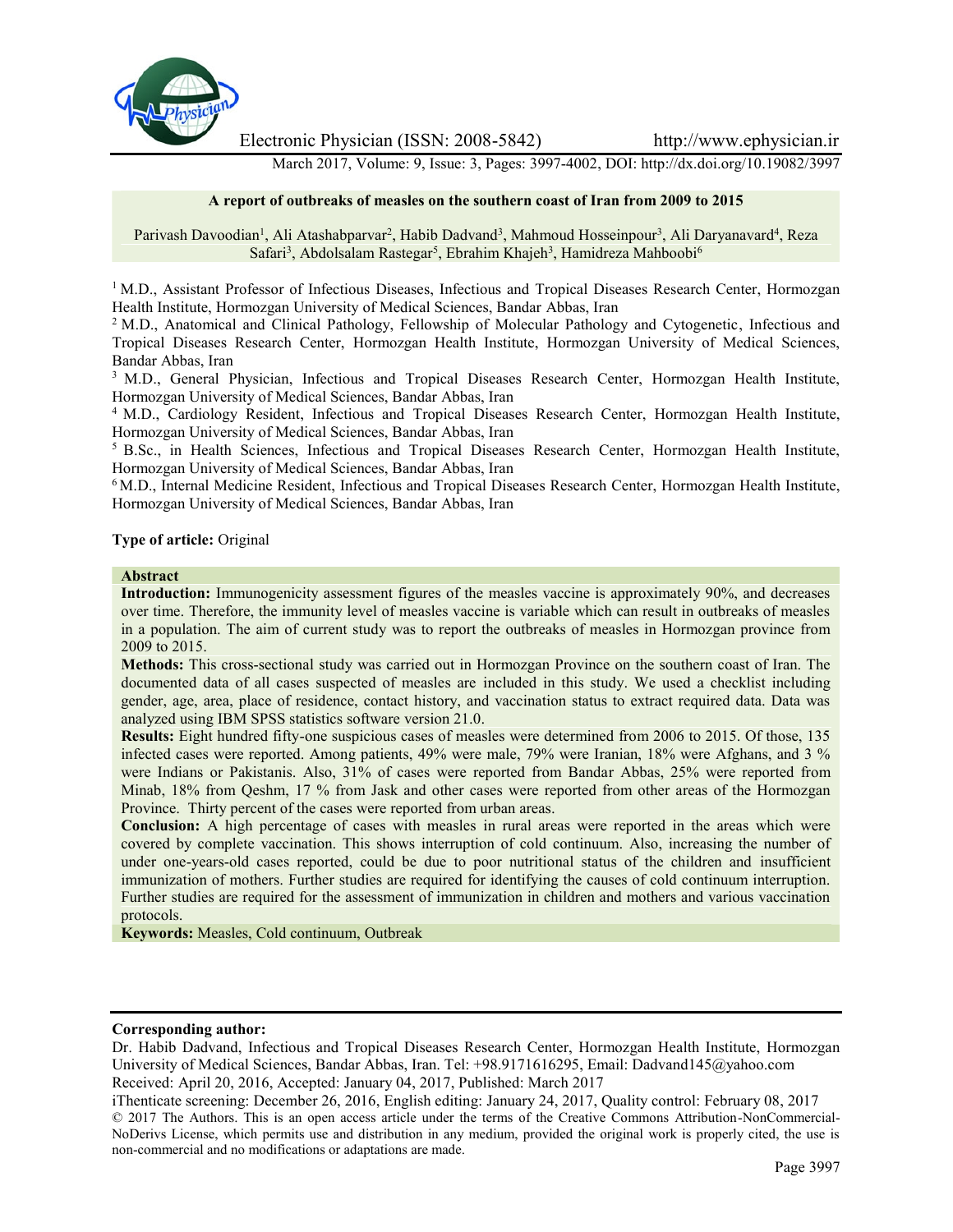# **1. Introduction**

Measles is a common disease in children, and is responsible for a large number of deaths among children worldwide (1, 2). Vaccination against measles can significantly reduce the rate of infection among children (3). Loss of high levels of immunity against measles among children causes outbreaks (4). In the global meeting for children in 1990, some main objectives were determined to be followed by different regions of the world which included; 90% decrease in complication of measles, 95% decrease in mortality from measles, and eradication of measles (5). The deadline for reaching the objectives was the year 2000 for the USA, 2007 for Europe, and 2010 for EMRO countries (5). Vaccination is the main part of the measles eradication program (6, 7). In 2000, the WHO, UNICEF, the US Department of Health and Human Services and Centers for Diseases Control and Prevention (CDC) recommended improving the measles vaccination program and surveillance of the measles eradication program. One main strategy specified was the two times vaccination of children. According to the protocols, the first dose was injected in 12-15 months' children and the second dose was injected in 18-24 months' children and has continued since 2001 in Europe (8). In Iran, a global vaccination program was established using a Measles, Rubella (MR) vaccine for around 30 million of the 5-25 years-old population with the objective of measles eradication in 2003 (9). Afterwards, the vaccination program was changed to a Mumps, Measles, and Rubella (MMR) vaccine and was injected two times; once in 12 months after birth and then at 4-6 years of age. Later, according to the 7th edition of "Iran National Immunization Program", the time of the vaccination program changed to 12 months and 18 months after birth in 2009-2010. After a mass immunization campaign in 2003, the number of measles cases reduced significantly from 21 cases per 1,000,000 in 2003 to <1 case per 1,000,000 in 2006, 2007 and 2008, respectively in Iran (9, 10). However, several outbreaks in measles occurred in Hormozgan in 2009, 2010, 2012 and 2015. The general objective of the current study was to report the outbreaks of measles from 2009 to 2015. The specific objectives of the study were to report the outbreak(s) of measles in Hormozgan according to gender, age groups, nationality, living area, place of residence, contact history and vaccination status.

## **2. Material and Methods**

This was a cross-sectional study conducted in 2015 in Hormozgan province on the southern coast of Iran. Hormozgan is known to have a hot and humid climate. The study sample included all definite cases of measles from 2006 to 2015. According to the 2009 National Guideline for Measles Surveillance in Elimination Phase, suspected cases are all individuals with fever, rash, cough, and conjunctivitis who should be reported to the Health Center of Hormozgan province. According to this guideline, for suspected cases, IgM serology for measles should be measured. Thus, in this study, we included those cases with positive serology for measles. The study tool was a checklist for each patient. The checklist included demographic information, vaccination status, history of contact with a suspected person, and area of report. To complete the checklists, the available data in the Communicable Disease Surveillance Unit of the Health Center of Hormozgan province were investigated. The study was approved by the ethics committee of Hormozgan University of Medical Sciences (Hormozgan, Iran). The information regarding patients was kept confidential. Also, the information was extracted without patients' names by using codes. Data was analyzed using IBM© SPSS© Statistics version 21 (IBM© Corp., Armonk, NY, USA). Descriptive statistics including mean, standard deviation, frequency and percentage were used for data analysis.

#### **3. Results**

Table 1 shows the frequency of suspected and confirmed cases of measles from 2009 to 2015 according to the information reported by the health system. As this table shows, from 2009 to 2015 there were 851 suspected cases of measles, while only 135 people were confirmed cases. We investigated the records of 851 suspected cases of measles, among which 135 definite cases were recognized. As table one shows, 49% of patients were males, 51% were females, 79% were Iranian, 18% were Afghans, and 3% were Indians or Pakistanis. Also, 31% of cases were reported from Bandar Abbas (the capital of Hormozgan Province), 18% were reported from Minab, 18% from Qeshm, 17% from Jask and other cases were reported from other areas of the Hormozgan. 30% of the cases were reported from urban areas, while others were from rural areas (70%). The information regarding the distribution of the patients based on their gender, nationality, place of residence, age, and history of contact with suspected patients is reported in Table 2. According to Table 3, from 2009 to 2015, there were 44 cases with adequate vaccination and 91 cases with inadequate or no vaccination. The most cases with inadequate or no vaccination were reported in 2015, 2010 and 2012, respectively. The most cases with adequate vaccination were reported in 2012, 2010 and 2015, respectively.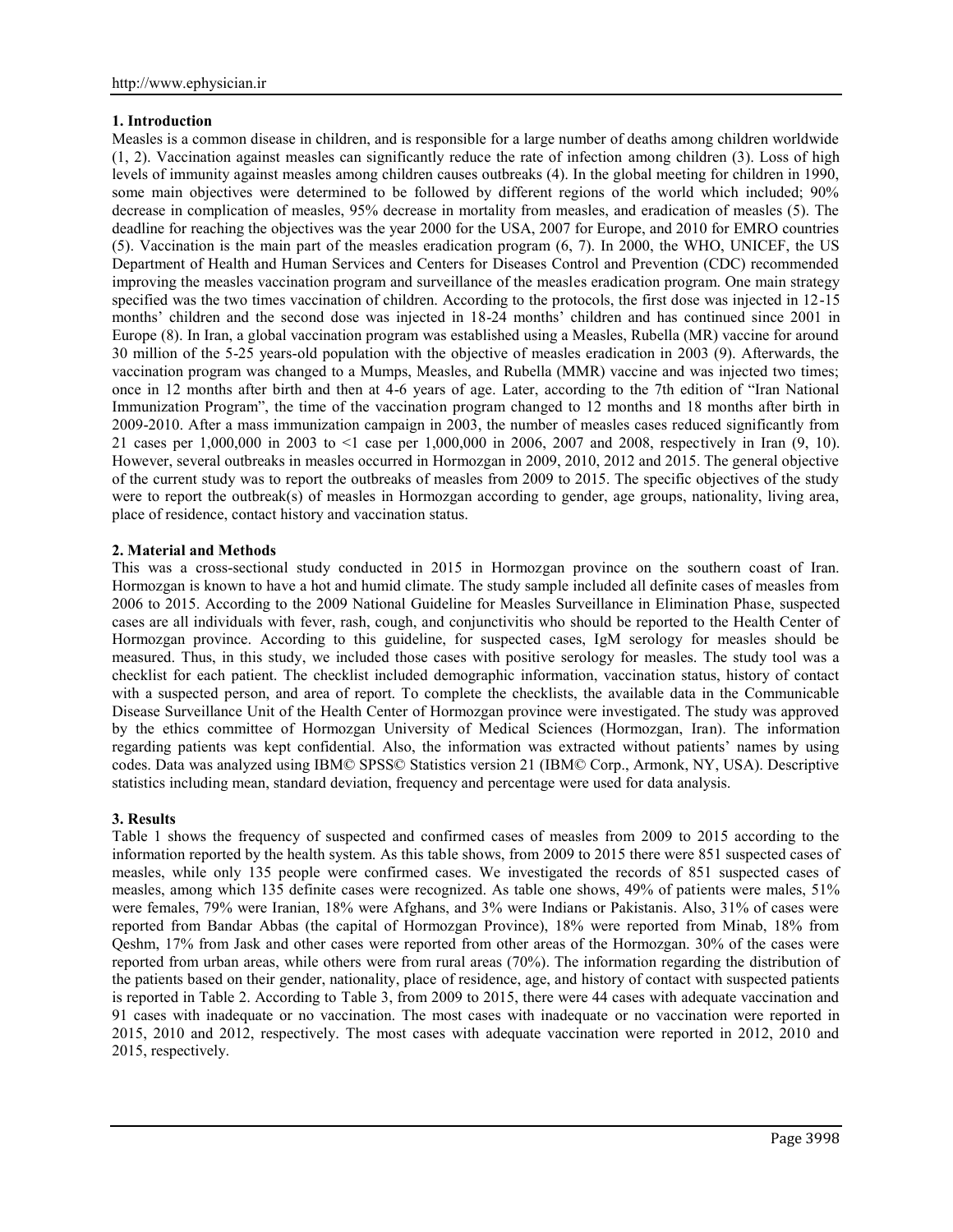| <b>THEIR IS I TUGGUIU Y OI BUBBUCCU UNU CONNINGU CUBUB OI INCUBIUS IN 2007 2019</b> |      |      |      |                |      |            |      |           |
|-------------------------------------------------------------------------------------|------|------|------|----------------|------|------------|------|-----------|
| Variable                                                                            | 2009 | 2010 | 2011 | 2012           | 2013 | 2014       | 2015 | 2009-2015 |
| Vaccination                                                                         | No   | No.  | Yes  | N <sub>0</sub> | Yes. | <b>Yes</b> | No   |           |
| <b>Suspicious</b>                                                                   |      | 54   | 76   | .87            |      |            | 142  | 851       |
| Positive                                                                            | 1 Q  | 29   |      | 28             |      |            | 39   | 135       |

**Table 1.** Frequency of suspected and confirmed cases of measles in 2009-2015

**Table 2.** Demographic information of the patients in 2009-2015 outbreaks

| Demographic information |                     | Year; $n$ $%$ ) |         |                |         |        |        |         |           |  |
|-------------------------|---------------------|-----------------|---------|----------------|---------|--------|--------|---------|-----------|--|
|                         |                     | 2009            | 2010    | 2011           | 2012    | 2013   | 2014   | 2015    | 2009-     |  |
|                         |                     |                 |         |                |         |        |        |         | 2015      |  |
| Gender                  | Male                | 9(47.4)         | 9(31)   | 1(50)          | 20(71)  | 2(29)  | 7(64)  | 18 (46) | 66 (49)   |  |
|                         | Female              | 10(53)          | 20(69)  | (50)           | 8(29)   | 5(71)  | 4(36)  | 21(54)  | 69(51)    |  |
| Race                    | Iranian             | 14 (74)         | 24(83)  | 2(100)         | 24 (86) | 7(100) | 6(55)  | 36(92)  | 113(84)   |  |
|                         | Afghan              | 2(10)           | 5(17)   | 0(0)           | 4 (14)  | 0(0)   | 5(45)  | 2(5)    | 18(13)    |  |
|                         | Other Races         | 3(16)           | 0(0)    | 0(0)           | 0(0)    | 0(0)   | 0(0)   | 1(3)    | 4(3)      |  |
| Area                    | Urban areas         | 15(78.9)        | 9(31)   | 0(0)           | 2(7)    | 3(43)  | 5(45)  | 7(18)   | 41(30)    |  |
|                         | Rural areas         | 4(21.1)         | 20(69)  | 2(100)         | 26(93)  | 4(57)  | 6(55)  | 32(82)  | 94 (70)   |  |
| Place of                | <b>Bandar Abbas</b> | 16(84)          | 7(25)   | 0(0)           | 12(43)  | 1(14)  | (9)    | 5(13)   | 42(31)    |  |
| residence               | Jask                | 0(0)            | 16(55)  | 0(0)           | 0(0)    | 0(0)   | (9)    | 6 (15)  | 23(17)    |  |
|                         | Minab               | 0(0)            | 0(0)    | 1(50)          | 8(29)   | 2(29)  | 0(0)   | 23 (59) | 34(25)    |  |
|                         | Oeshm               | 0(0)            | 3(10)   | 1(50)          | 6(21)   | 3(43)  | 8(73)  | 3(8)    | 24(18)    |  |
|                         | Other areas         | 3(16)           | 3(10)   | 0(0)           | 2(7)    | 1(14)  | (9)    | 2(5)    | 12(9)     |  |
| Age                     | $\leq 1$            | 5(26)           | 9(31)   | 0(0)           | 4 (14)  | 2(29)  | 2(18)  | 18 (46) | 40(30)    |  |
| group                   | $1-5$               | 9(48)           | 5(17.3) | 1(50)          | 6(22)   | 1(14)  | 0(0)   | 4(10)   | 26(19)    |  |
| (year)                  | $5-12$              | 1(5)            | 8(27.6) | 0(0)           | 12(42)  | 1(14)  | (9)    | 5(13)   | 28(21)    |  |
|                         | >12                 | 4(21%)          | 7(24.1) | 1(50)          | 6(22)   | 3(43)  | 8(73)  | 12(31)  | 41 (30)   |  |
| Contact                 | Positive            | 9(48)           | 18(62)  | 0(0)           | 14(50)  | 5(71)  | 4(36)  | 28 (72) | 78 (58)   |  |
| history                 | Negative            | 10(52)          | 11(38)  | 2(100)         | 14(50)  | 2(29)  | 7 (64) | 11(28)  | 57(42)    |  |
| Total                   |                     | 19              | 29      | $\overline{2}$ | 28      | 7      | 11     | 39      | 135 (100) |  |

**Table 3.** Vaccination status in patients with confirmed measles in 2009-2015

| Vaccination status during the period (year) |                              |          | <b>Bandar Abbas</b> | Jask           | Minab    | Qeshem         | Other areas    | Total |
|---------------------------------------------|------------------------------|----------|---------------------|----------------|----------|----------------|----------------|-------|
| 2009                                        | Adequate                     | 6        | $\Omega$            | $\Omega$       | $\theta$ | $\theta$       | 6              |       |
|                                             | Inadequate or no vaccination |          | 5                   | $\theta$       | $\theta$ | $\theta$       | $\theta$       | 13    |
|                                             |                              |          | 6                   | $\theta$       | $\Omega$ | $\theta$       | 2              |       |
| 2010                                        | Adequate                     |          |                     | 10             | $\Omega$ | $\theta$       |                | 12    |
|                                             | Inadequate or no vaccination |          | 3                   | $\overline{2}$ | $\Omega$ | 3              |                | 17    |
|                                             |                              | >1       | $\overline{4}$      | $\overline{4}$ | $\Omega$ | $\theta$       | $\theta$       |       |
| 2011                                        | Adequate                     |          | $\theta$            | $\theta$       |          | $\overline{0}$ | $\theta$       |       |
|                                             | Inadequate or no vaccination | $\leq$ 1 | $\overline{0}$      | $\theta$       | $\Omega$ |                | $\theta$       |       |
|                                             |                              |          | $\overline{0}$      | $\theta$       | $\theta$ | $\theta$       | $\theta$       |       |
| 2012                                        | Adequate                     |          | 10                  | $\theta$       | 2        | 2              | $\theta$       | 14    |
|                                             | Inadequate or no vaccination | $\leq$ 1 |                     | $\theta$       |          | $\overline{2}$ |                | 14    |
|                                             |                              | >1       | $\mathbf{1}$        | $\theta$       | 5        | $\overline{2}$ |                |       |
| 2013                                        | Adequate                     |          |                     | $\Omega$       | $\Omega$ | $\theta$       | $\theta$       |       |
|                                             | Inadequate or no vaccination | $\leq$ 1 | $\overline{0}$      | $\theta$       | $\Omega$ | $\overline{2}$ | $\theta$       | 6     |
|                                             |                              | >1       | $\boldsymbol{0}$    | $\theta$       | 2        |                |                |       |
| 2014                                        | Adequate                     |          | $\mathbf{0}$        |                | $\Omega$ | $\overline{2}$ | $\Omega$       | 3     |
|                                             | Inadequate or no vaccination | $\leq$ 1 | $\boldsymbol{0}$    | $\theta$       | $\theta$ | $\overline{2}$ | $\theta$       | 8     |
|                                             |                              | >1       | $\mathbf{1}$        | $\theta$       | $\Omega$ | $\overline{4}$ |                |       |
| 2015                                        | Adequate                     |          | $\theta$            | $\overline{2}$ | 5        | $\theta$       | $\theta$       | 7     |
|                                             | Inadequate or no vaccination |          | $\overline{2}$      | $\overline{2}$ | 12       |                | $\overline{2}$ | 32    |
|                                             |                              |          | 3                   | $\overline{2}$ | 6        | $\overline{2}$ | $\theta$       |       |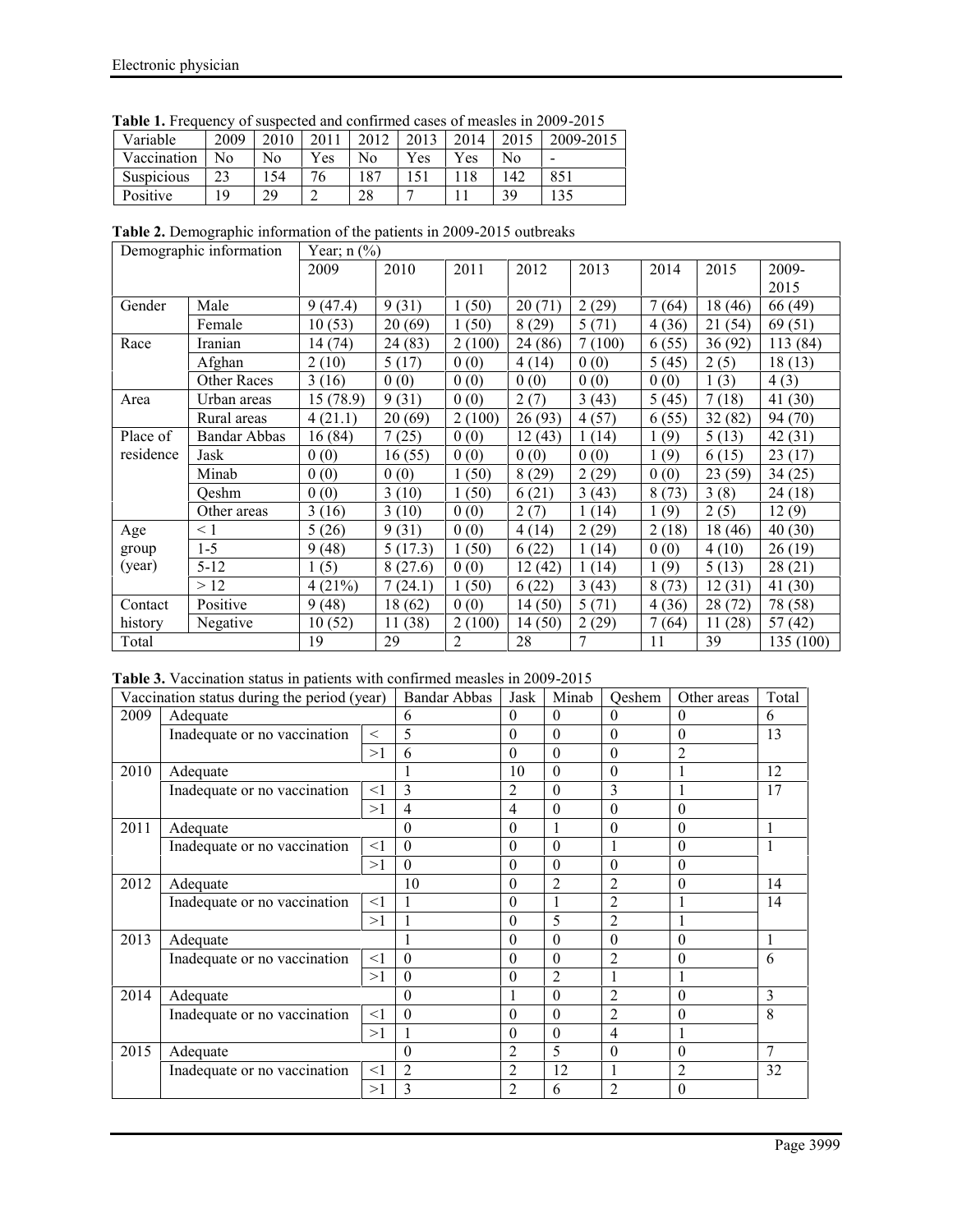## **4. Discussion**

During 2006-2015 four outbreaks of measles occurred in Hormozgan province. Since the immunization program in 2005, we have experienced four outbreaks - in years 2009, 2010, 2012, and 2015. As table 2 indicates, fewer cases were reported in 2011 and 2013 due to vaccination of the relatives of definite cases who were discovered by the health surveillance system. One of the priorities of the health system in Iran is to control the diseases that are preventable through vaccination. For reaching the objective of measles eradication, the vaccination coverage of > 95% is required (5). However, as mentioned, incomplete vaccination in some years, has been a major obstacle in reaching this goal, which leads to outbreaks of the disease in susceptible areas. Also, another issue is the arrival of refugees especially from Afghanistan and Pakistan where a low coverage of vaccination is considered (11). The arrival of refugees can increase the likelihood of an outbreak. In Bandar Abbas 78% of measles cases occurred in individuals without vaccination or with incomplete vaccination in 2009 and 2010 outbreaks, which were similar to European countries. Vaccination coverage of less than 95% of the population was the main cause of measles outbreaks in 2009, 2010, 2012 and 2015. Low vaccination coverage was also the main reason for observing an outbreak of measles in European countries in 2010. Furthermore, similar studies in American and Asian countries confirm the role of vaccination coverage (12, 13). However, the reported outbreak in European measles cases was fewer in areas with 99% vaccination coverage. Vaccination coverage was 89% and 84% in the first and second vaccination projects respectively in Europe. In this epidemic, between 7,000 and 10,000 cases were reported from France, Italy, and Switzerland. It is important to identify the spatial clusters of measles in order to eliminate measles (14). A similar epidemic occurred in 2006 in Germany and 1,749 cases were reported among which 14% had incomplete vaccination and 80% had no vaccination (4). The information about the vaccination coverage of the areas with high frequency of reported cases is helpful. Cases of measles are still being reported from European countries in spite of routine vaccination in childhood. One study in 2009, reported 12,132 measles cases from 5 countries (Romania, Germany, England, Switzerland, and Italy), among them, 210 were refugees. One fifth of the patients were more than 20 years old. Patients often had incomplete vaccination or reported no vaccination at all. Also, mortality in 5 cases was reported in this study (15). One cause of incomplete vaccination in Germany is that the vaccination is not mandatory in this country. This may also be the reason for the lower number of affected cases in Iran in comparison to Germany. In our study a large percentage of measles cases were reported from Jask. In the 2010 outbreak in Jask, 63% of measles cases and in the 2012 outbreak in Bandar Abbas, 83% of measles cases were reported in patients with complete vaccination, which shows the importance of maintenance of cold continuum for prevention of measles outbreak. Also, most cases were reported from one area with complete vaccination coverage. Unavailability of electrical power, isolation from populated areas, and inappropriate transportation may have interrupted cold continuum. However, another important cause is genetic mutations in the virus which causes outbreaks in a population with high vaccination coverage (16, 17). According to national protocol in 2008, the second vaccination dose changed from 4-6 years to 18 months, and children between 18 months to 6 years old were exited from active mandatory vaccination in the second phase (6). This may have been a cause of outbreak in 2009 and 2010 in Bandar Abbas. It is shown that two doses of measles vaccination are more effective than a single dose vaccination (18) and timely routine vaccination plays an important role in measles eradication (19). However, the fewer cases of measles in 2011 and 2013, is due to vaccination of the relatives and close contacts of definite cases discovered by health surveillance system. After the outbreak in 2009 and 2010, vaccination in close contact people and universal vaccination was done for all people in the areas with measles outbreak, and no cases were reported after the universal vaccination. One study in Peru confirmed that the efficacy of universal vaccination and the last case of measles occurred 3 weeks after outbreak response immunization (20). Other studies have confirmed the efficacy of outbreak response immunization (21). A large number of cases in recent outbreaks are children less than 1year old. This could be due to lack of protocol for their vaccination; assuming that they are not at risk of the disease because of maternal immunization. Prevalence of measles increased among children less than 1 year old after 2009, and includes 46% of measles cases in 2015 which is incompatible with hypothesis of immunity of the children less than 1 year against measles by mothers' antibodies. One study in the Netherlands in 2007 confirms our hypothesis and indicates that the duration of the immunity is until 3.5 to 5.5 months after birth (22). After each outbreak, a duration of 1 to 3 years with fewer cases of measles are reported, which is due to immunization of close contact persons in areas with definite measles cases, but this doesn't prevent outbreaks during the following years. Therefore, the coverage and immunogenicity of current vaccination protocol is in doubt.

# **5. Conclusions**

A high percentage of measles cases in rural areas was reported in areas with complete vaccination coverage. This shows interruption of cold continuum. Also, increasing the number of less than 1 year old cases reported could be due to poor nutritional status of the children and insufficient immunization of the mothers. More studies are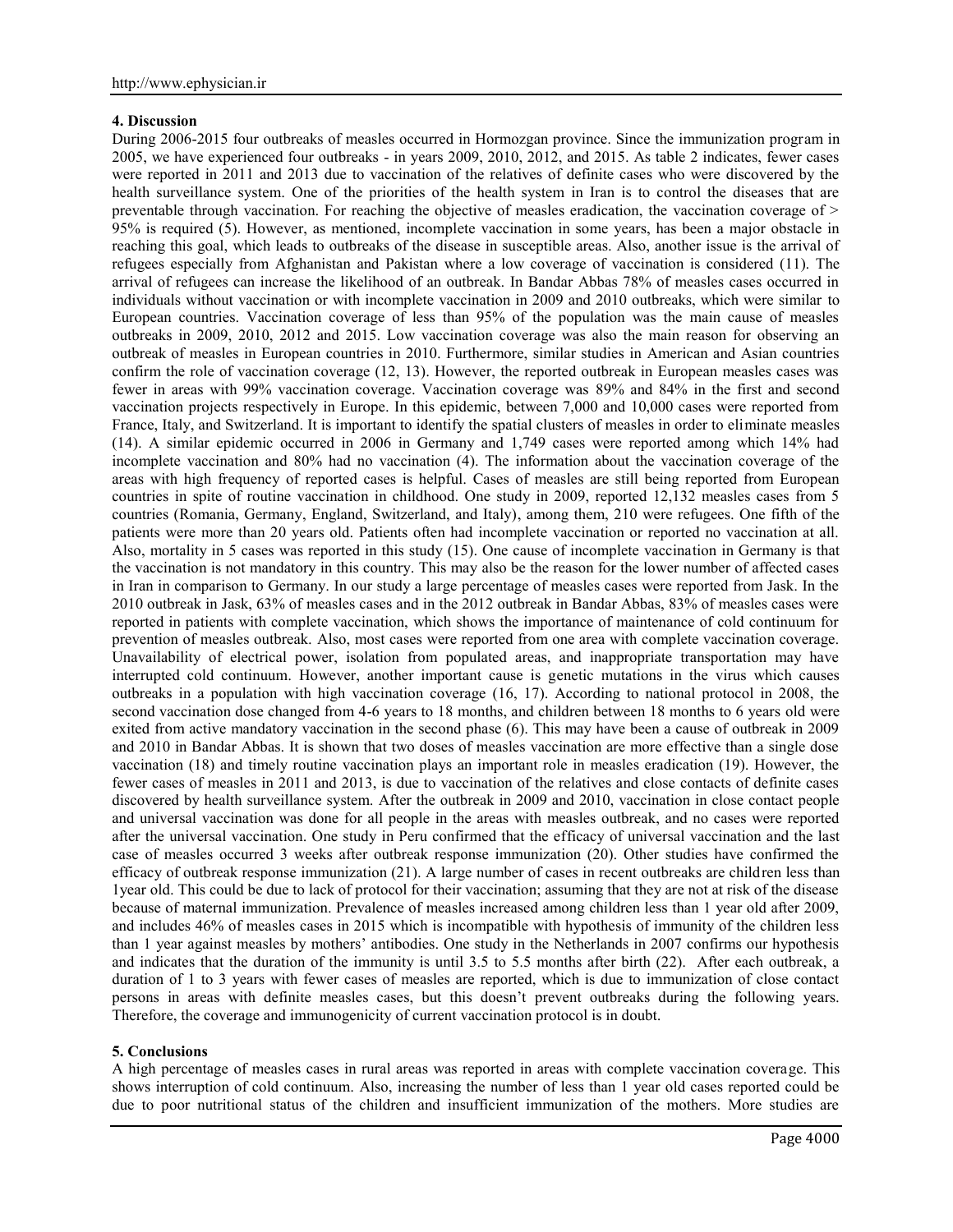recommended for finding the causes of interruption of cold continuum. Also, further studies are required for the assessment of immunization in children and mothers. Moreover, it is suggested that vaccination protocols of measles should be considered and modified according to these findings.

# **Acknowledgments:**

The authors are thankful to Bandar Abbas health center for their contribution for completing the data for outbreak report. Also, the authors are thankful to Hormozgan University of Medical Sciences for their support and help.

# **Conflict of Interest:**

There is no conflict of interest to be declared.

## **Authors' contributions:**

All authors contributed to this project and article equally. All authors read and approved the final manuscript.

#### **References:**

- 1) Stein CE, Birmingham M, Kurian M, Duclos P, Strebel P. The global burden of measles in the year 2000--a model that uses country-specific indicators. J Infect Dis. 2003; 187 Suppl 1: S8-14. doi: 10.1086/368114. PMID: 12721886.
- 2) Centers for Disease Control and Prevention (CDC). Global measles mortality, 2000-2008. MMWR Morb Mortal Wkly Rep. 2009; 58(47): 1321-6. PMID: 19959985.
- 3) Watson JC, Pearson JA, Markowitz LE, Baughman AL, Erdman DD, Bellini WJ, et al. An evaluation of measles revaccination among school-entry-aged children. Pediatrics. 1996; 97(5): 613-8. PMID: 8628596.
- 4) Moss WJ, Griffin DE. Measles. Lancet. 2012; 379(9811): 153-64. doi: 10.1016/S0140-6736(10)62352-5. PMID: 21855993.
- 5) Henao-Restrepo AM, Strebel P, John Hoekstra E, Birmingham M, Bilous J. Experience in global measles control, 1990-2001. J Infect Dis. 2003; 187 Suppl 1: S15-21. doi: 10.1086/368273. PMID: 12721887.
- 6) Mancini S, Coldiron ME, Ronsse A, Ilunga BK, Porten K, Grais RF. Description of a large measles epidemic in Democratic Republic of Congo, 2010-2013. Confl Health. 2014; 8: 9. doi: 10.1186/1752-1505- 8-9. PMID: 25053974, PMCID: PMC4105555.
- 7) Maitani Y, Ishikawa H. Effectiveness assessment of vaccination policy against measles epidemic in Japan using an age-time two-dimensional mathematical model. Environ Health Prev Med. 2012; 17(1): 34-43. doi: 10.1007/s12199-011-0217-y. PMID: 21553196, PMCID: PMC3258320.
- 8) Wichmann O, Siedler A, Sagebiel D, Hellenbrand W, Santibanez S, Mankertz A, et al. Further efforts needed to achieve measles elimination in Germany: results of an outbreak investigation. Bull World Health Organ. 2009; 87(2): 108-15. PMID: 19274362, PMCID: PMC2636188.
- 9) Zahraei SM, Gouya MM, Azad TM, Soltanshahi R, Sabouri A, Naouri B, et al. Successful control and impending elimination of measles in the Islamic Republic of Iran. J Infect Dis. 2011; 204 Suppl 1: S305- 11. doi: 10.1093/infdis/jir076. PMID: 21666178.
- 10) Esteghamati A, Gouya MM, Zahraei SM, Dadras MN, Rashidi A, Mahoney F. Progress in measles and rubella elimination in Iran. Pediatr Infect Dis J. 2007; 26(12): 1137-41. doi: 10.1097/INF.0b013e3181462090. PMID: 18043452.
- 11) Ahmad K. Measles epidemic sweeps through Afghanistan. Lancet. 2000; 355(9213): 1439. doi: 10.1016/S0140-6736(05)74645-6. PMID: 10791537.
- 12) Kazi AN. Measles epidemic exposes inadequate vaccination coverage in Pakistan. BMJ. 2013; 346: f245. doi: 10.1136/bmj.f245. PMID: 23319579.
- 13) De Serres G, Markowski F, Toth E, Landry M, Auger D, Mercier M, et al. Largest measles epidemic in North America in a decade--Quebec, Canada, 2011: contribution of susceptibility, serendipity, and superspreading events. J Infect Dis. 2013; 207(6): 990-8. doi: 10.1093/infdis/jis923. PMID: 23264672.
- 14) Pinchoff J, Chipeta J, Banda GC, Miti S, Shields T, Curriero F, et al. Spatial clustering of measles cases during endemic (1998-2002) and epidemic (2010) periods in Lusaka, Zambia. BMC Infect Dis. 2015; 15: 121. doi: 10.1186/s12879-015-0842-y. PMID: 25888228, PMCID: PMC4377180.
- 15) Muscat M, Bang H, Wohlfahrt J, Glismann S, Molbak K, Group EN. Measles in Europe: an epidemiological assessment. Lancet. 2009; 373(9661): 383-9. doi: 10.1016/S0140-6736(08)61849-8. PMID: 19131097.